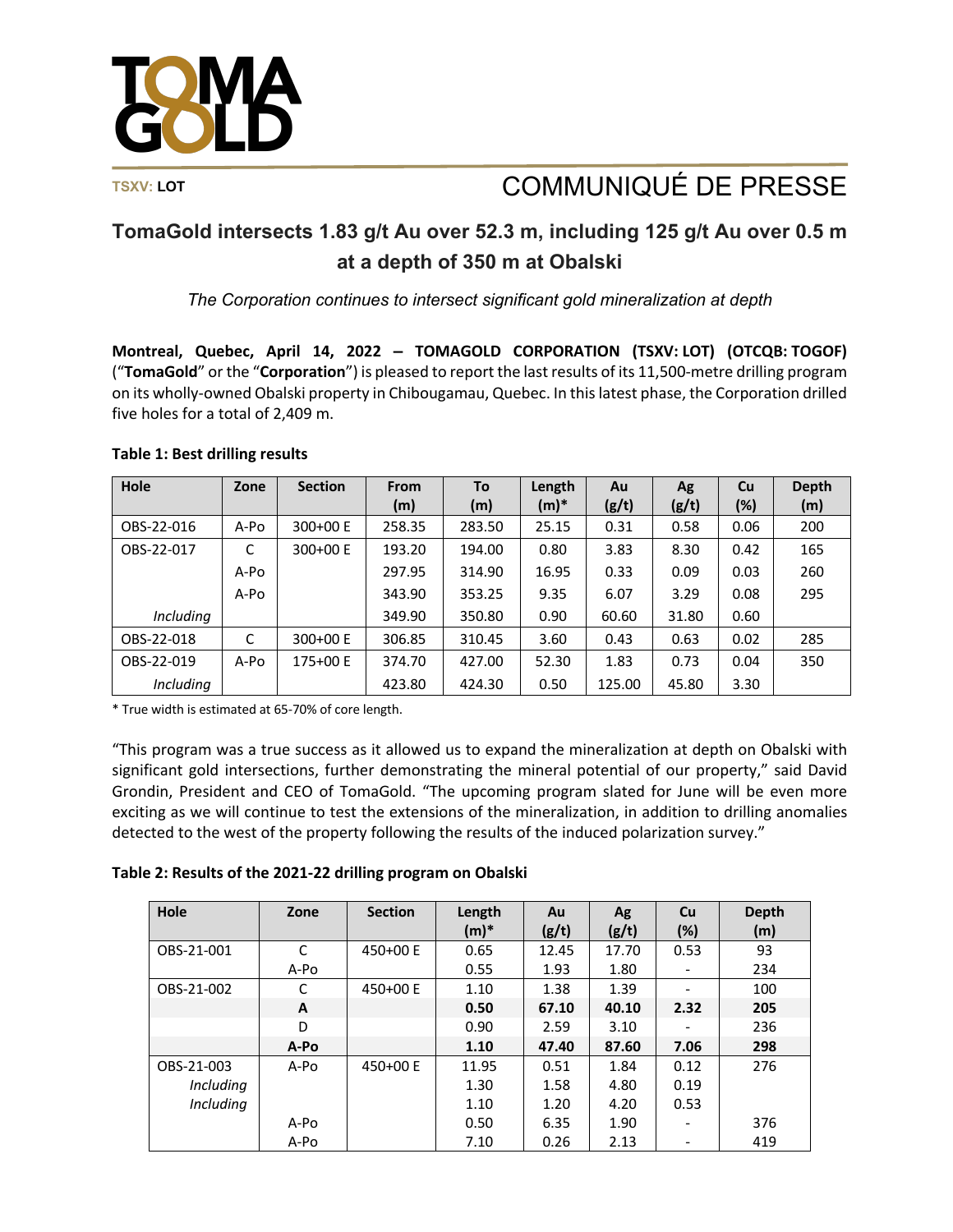| OBS-21-004       | A-Po         |          |       | $\overline{a}$ | $\overline{a}$ |                          |     |
|------------------|--------------|----------|-------|----------------|----------------|--------------------------|-----|
| OBS-21-005       | A-Po         | 120+00 E | 4.05  | 3.01           | 3.35           | $\overline{\phantom{0}}$ | 200 |
| OBS-21-005A      | A-Po         | 120+00 E | 49.25 | 0.21           | 0.19           | 0.04                     | 374 |
| OBS-21-006       | A-Po         | 120+00 E | 1.90  | 0.24           | 0.68           | $\overline{\phantom{0}}$ | 250 |
| OBS-21-007       | A-Po         | 120+00 E | 20.75 | 0.43           | 0.29           | ÷.                       | 385 |
| OBS-21-008       | A-Po         | 150+00 E | 12.55 | 0.85           | 1.40           | 0.11                     | 185 |
| Including        | A-Po         |          | 2.10  | 3.40           | 4.73           | 0.65                     |     |
| OBS-21-009       | A-Po         | 150+00 E | 28.50 | 1.41           | 0.81           |                          | 200 |
| <b>Including</b> | A-Po         |          | 1.50  | 6.84           | 1.50           |                          |     |
| <b>Including</b> | A-Po         |          | 4.50  | 4.03           | 2.87           |                          |     |
| OBS-21-010       | A-Po         | 150+00 E | 45.95 | 0.32           | 0.35           | $\blacksquare$           | 425 |
| OBS-21-010A      | A-Po         | 150+00 E | 54.80 | 0.33           | 0.20           | $\overline{a}$           | 425 |
| Including        | A-Po         |          | 3.50  | 1.44           | 0.80           | $\overline{\phantom{m}}$ |     |
| OBS-21-011       | A-Po         | 200+00 E | 0.50  | 1.60           | 2.60           | $\overline{\phantom{m}}$ | 210 |
| OBS-21-012       | A-Po         | 200+00 E | 27.50 | 0.39           | 0.83           | $\overline{a}$           | 300 |
| OBS-21-013       | A-Po         | 200+00 E | 1.40  | 0.76           | 2.10           | 0.14                     | 450 |
| OBS-21-014       | A-Po         | 250+00 E | 8.90  | 0.62           | 0.12           |                          | 210 |
| OBS-21-014A      | A-Po         | 250+00 E | 7.70  | 0.89           | 0.32           |                          | 230 |
| OBS-21-015       | A-Po         | 250+00 E | 3.20  | 23.78          | 16.55          | 1.00                     | 330 |
| <b>Including</b> | A-Po         |          | 0.45  | 167.50         | 112.00         | 6.08                     |     |
| OBS-21-015A      | A-Po         | 250+00 E | 10.50 | 5.06           | 3.27           |                          | 360 |
| <b>Including</b> | A-Po         |          | 0.65  | 71.00          | 31.40          |                          |     |
| OBS-22-016       | A-Po         | 300+00 E | 25.15 | 0.31           | 0.58           | 0.06                     | 200 |
| OBS-22-017       | $\mathsf{C}$ | 300+00 E | 0.80  | 3.83           | 8.30           | 0.42                     | 165 |
|                  | A-Po         |          | 16.95 | 0.33           | 0.09           | 0.03                     | 260 |
|                  | A-Po         |          | 9.35  | 6.07           | 3.29           | 0.08                     | 295 |
| <b>Including</b> |              |          | 0.90  | 60.60          | 31.80          | 0.60                     |     |
| OBS-22-018       | $\mathsf{C}$ | 300+00 E | 3.60  | 0.43           | 0.63           | 0.02                     | 285 |
| OBS-22-019       | A-Po         | 175+00 E | 52.30 | 1.83           | 0.73           | 0.04                     | 350 |
| <b>Including</b> |              |          | 0.50  | 125.00         | 45.80          | 3.30                     |     |

\* True width is estimated at 65-70% of core length.

#### **Sample preparation and analysis**

TomaGold has implemented and is adhering to a strict Quality Assurance/Quality Control program for the current drilling program. The core is sawed in half, with one half kept as a witness sample in Chibougamau and the other half shipped directly by bus to ALS Chemex in Val-d'Or, Quebec. ALS grinds the half core to 1/8", split it into two halves and keeps one half as a witness (reject) in Val-d'Or. ALS pulverizes the other half to minus 150 mesh, takes a 50 g sample for analysis and keeps the rest, identified as "pulp".

The technical content of this press release has been reviewed and approved by André Jean, P.Eng., the Corporation's Director of Exploration and a qualified person under National Instrument 43-101.

#### **About the Obalski property**

The Obalski property covers 345 hectares about 2 km south of Chibougamau, Quebec. Discovered in 1928, the Obalski deposit produced 100,273 tonnes at grades of 1.14% Cu, 2.08 g/t Au and 6.04 g/t Ag from the A zone between 1964 to 1972, and around 9,000 tonnes at a reported grade of 8.5 g/t Au from the D zone in 1984 (Source: SIGEOM and Camchib Exploration internal reports).

#### **About TomaGold**

TomaGold Corporation (TSXV: LOT) is a Canadian mineral exploration corporation engaged in the acquisition, assessment, exploration and development of gold mineral properties. TomaGold has interests in five gold properties near the Chibougamau mining camp in northern Quebec: Obalski, Monster Lake East, Monster Lake West, Hazeur and Lac Doda. It also participates in a joint venture with Evolution Mining